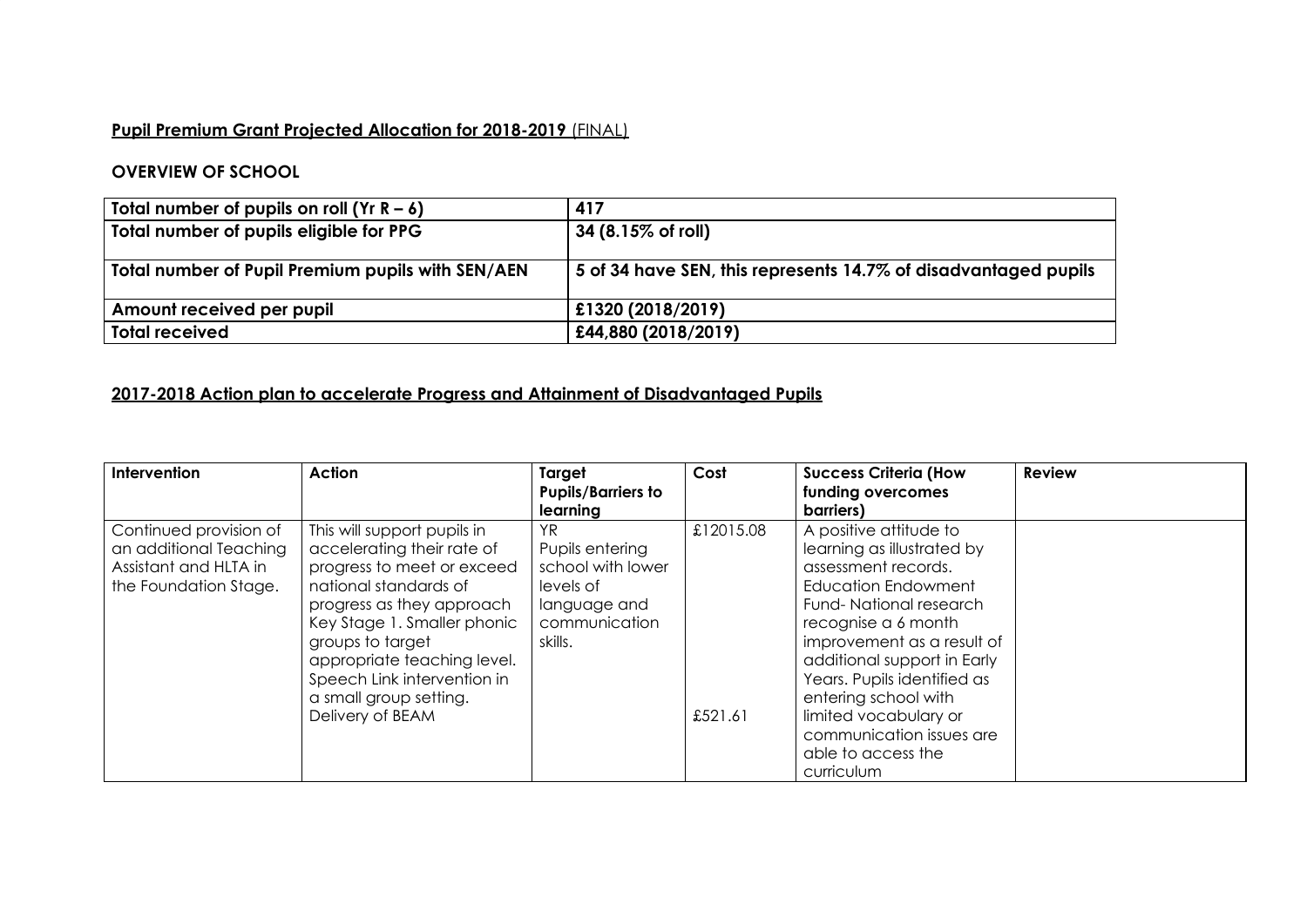| Provision of an<br>additional SALTA in Key<br>Stage One.                                  | Reading intervention and<br>Speech and Language<br>specialist.<br>Phonic groups.<br>Additional SALTA will<br>complete small group<br>intervention work.                                                                                                        | Yr 1 & 2<br>Pupils having less<br>opportunities to<br>experience a<br>language rich<br>environment.                                                              | £5429.22                                                                                            | Small group setting to<br>enhance the<br>achievement and rate of<br>progress. Increased<br>number of pupils reaching<br>age related expectation<br>for phonics. Individualised<br>programmes of SALT, to<br>target needs.                        |  |
|-------------------------------------------------------------------------------------------|----------------------------------------------------------------------------------------------------------------------------------------------------------------------------------------------------------------------------------------------------------------|------------------------------------------------------------------------------------------------------------------------------------------------------------------|-----------------------------------------------------------------------------------------------------|--------------------------------------------------------------------------------------------------------------------------------------------------------------------------------------------------------------------------------------------------|--|
| Small group tuition for<br>maximising pupil<br>achievement.                               | Identified pupils will receive<br>additional tuition in Literacy<br>and Mathematics Currently<br>running after school with<br>pupils in groups of 3 to 5<br>Year 6 pupils to be paired<br>with younger children in 1:1<br>reading sessions.                    | $Yrs 1 - 6$<br>Pupils having less<br>support at home<br>to complete<br>homework or<br>consolidate<br>learning.                                                   | £9699.79                                                                                            | More pupils will reach their<br>challenging targets. Peer<br>tutoring in reading is likely<br>to have a 6 month<br>progress improvement in<br>their reading level. A<br>higher number of pupils<br>attaining the phonics test<br>expected score. |  |
| Provision of two<br>additional part time<br><b>HLTAs for Mathematics</b><br>and Literacy. | Smaller class/group sizes<br>through Key Stage Two for<br>Maths and Literacy, and<br>additional support in small<br>groups and 1:1 for Literacy                                                                                                                | $Yr$ 3-6<br>Pupils that have<br>less chances of<br>one to one<br>support from<br>home and require<br>greater support in<br>school to<br>overcome the<br>barrier. | £5734.15                                                                                            | An increase in attainment<br>with measurable progress<br>for pupils who experience<br>smaller class sizes and<br>targeted intervention.                                                                                                          |  |
| A well-staffed Pastoral<br>Support and Welfare<br>team.                                   | The team, led by the<br>Inclusion Manager, will<br>support a range of pupils<br>who are having emotional<br>difficulties that can impact<br>on their learning. A FLO, a<br>Relax Kids therapist and<br>three ELSAs to support the<br>emotional needs of pupils | All<br>Pupils that have a<br>range of<br>emotional needs<br>that will have a<br>negative impact<br>on their learning.                                            | FLO:<br>£1726.32<br>Relax Kids:<br>£1419.50<br>Welfare and<br>Attendance<br>£7232.52<br>ELSA: £2000 | Nationally estimated to<br>have a 4 month<br>improvement on<br>academic attainment. No<br>exclusions and reduced<br>number of seclusions.<br>Support and guidance for<br>those families experiencing<br>difficulties including Social            |  |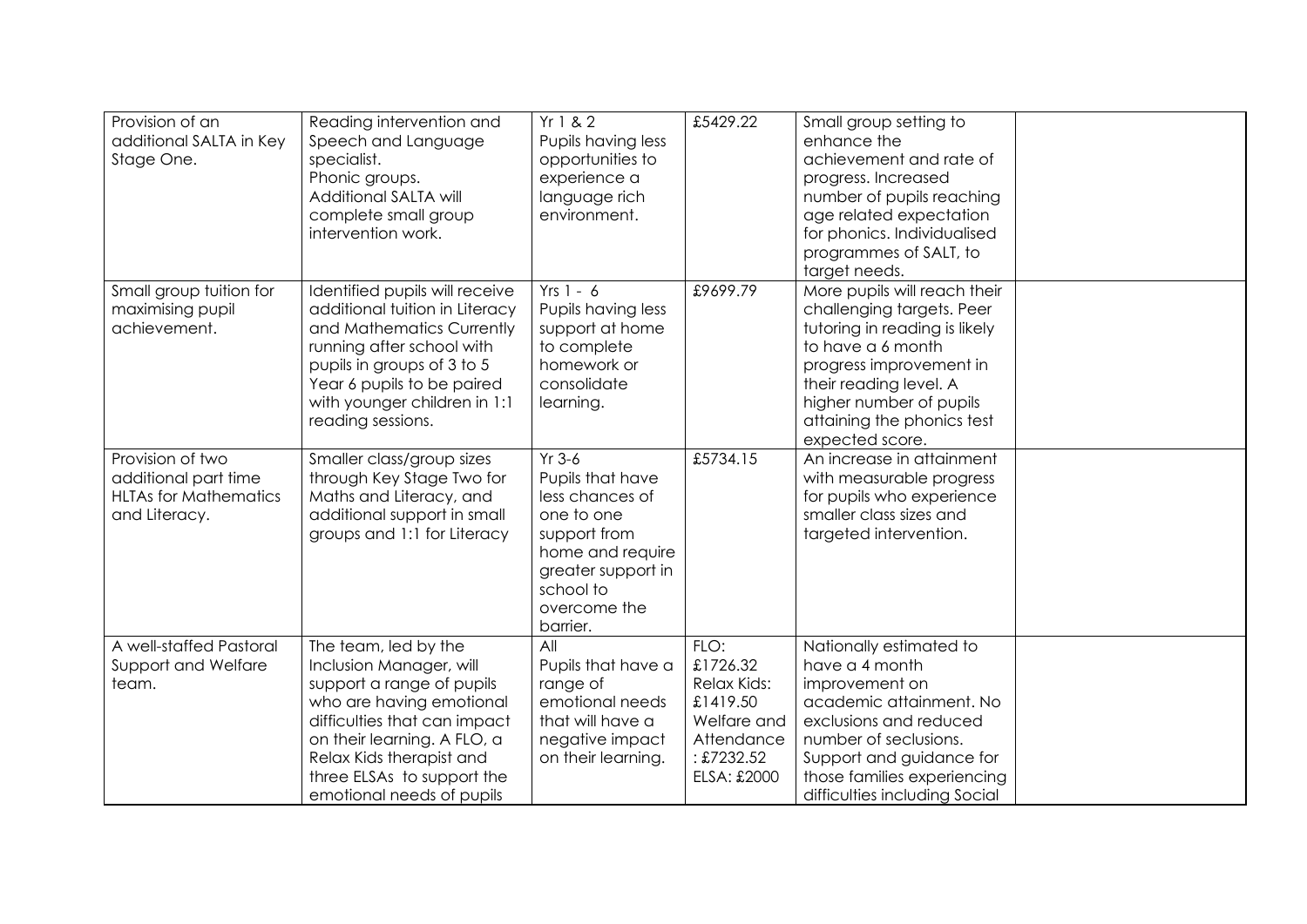|                            | across the school.<br>Multi-agency and first day<br>phone approach for<br>persistent absentees.<br>Additional staff will be used<br>to provide support during<br>Breakfast Club. There are<br>less pupils persistently late<br>than previous years. High<br>ratios of Lunchtime<br>supervisors. A Welfare<br>manager with the<br>responsibility for improving<br>attendance, who keeps a<br>highly level of<br>communication and<br>support with targeted<br>families. |                                                                                                                                                                |                         | Service referrals. A<br>transition plan for<br>Children's Centre clients,<br>as their children enter<br>school. Fewer incidents of<br>poor behaviour-evident<br>from Year Champion<br>records. Improved<br>attendance. Support and<br>encourage good social<br>skills to ensure all pupils<br>have a positive<br>experience. |  |
|----------------------------|------------------------------------------------------------------------------------------------------------------------------------------------------------------------------------------------------------------------------------------------------------------------------------------------------------------------------------------------------------------------------------------------------------------------------------------------------------------------|----------------------------------------------------------------------------------------------------------------------------------------------------------------|-------------------------|------------------------------------------------------------------------------------------------------------------------------------------------------------------------------------------------------------------------------------------------------------------------------------------------------------------------------|--|
| Library Club.              | Extension of opening hours<br>with a TA supporting<br>children's choices and<br>encouraging reading. To<br>offer high quality text that<br>are available to all pupils, in<br>addition to those offered in<br>class. Additional visits to the<br>local library.<br>Reading for enjoyment is<br>encouraged.                                                                                                                                                             | All<br>Pupils that are not<br>regularly exposed<br>to a wide range<br>of reading<br>material and<br>have limited<br>access to 1:1<br>reading<br>opportunities. | £2363.10                | Parents have regular<br>opportunities to use the<br>library with their children.<br>75% of pupils reading more<br>than twice out of school<br>hours. Reading is high<br>profile around school.<br>Pupils develop a wider<br>literary vocabulary and<br>increase attainment in<br>reading.                                    |  |
| Curriculum<br>Enhancement. | Pupils will have access to<br>trips, visits and workshops.<br>Music teacher to reach a<br>wide number of pupils.<br>Maths Enrichment training-<br>Increased parental<br>aspiration and knowledge<br>in key maths skills. Outdoor                                                                                                                                                                                                                                       | All<br>Pupils whose<br>experiences are<br>limited because<br>they are<br>disadvantaged<br>by their family's                                                    | Enrichment:<br>£1456.11 | Disadvantaged pupils<br>have access to<br>educational and<br>enrichment opportunities.<br>All pupils in Years 4-6 have<br>an opportunity to have<br>specialist music lessons<br>and learn how to play an                                                                                                                     |  |